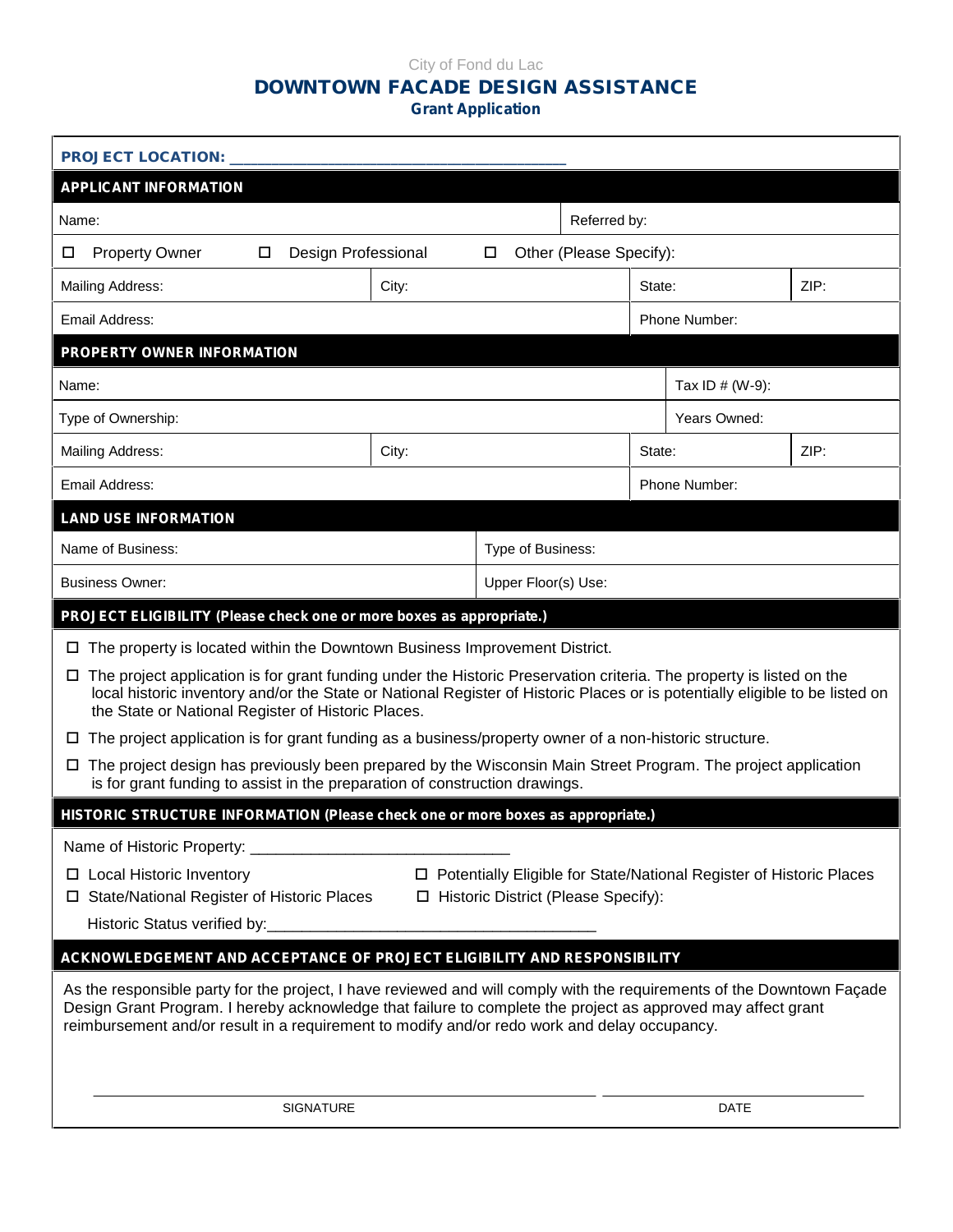#### **RELEASE OF INFORMATION**

I hereby authorize the City of Fond du Lac permission to share application materials with certain City boards and committees in the review of my project. I acknowledge that information provided to the City may be released as part of the program requirements and in the reporting and promotion of the program.

Name (print): Date: \_\_\_\_\_\_\_\_\_\_\_\_\_\_\_

Signature: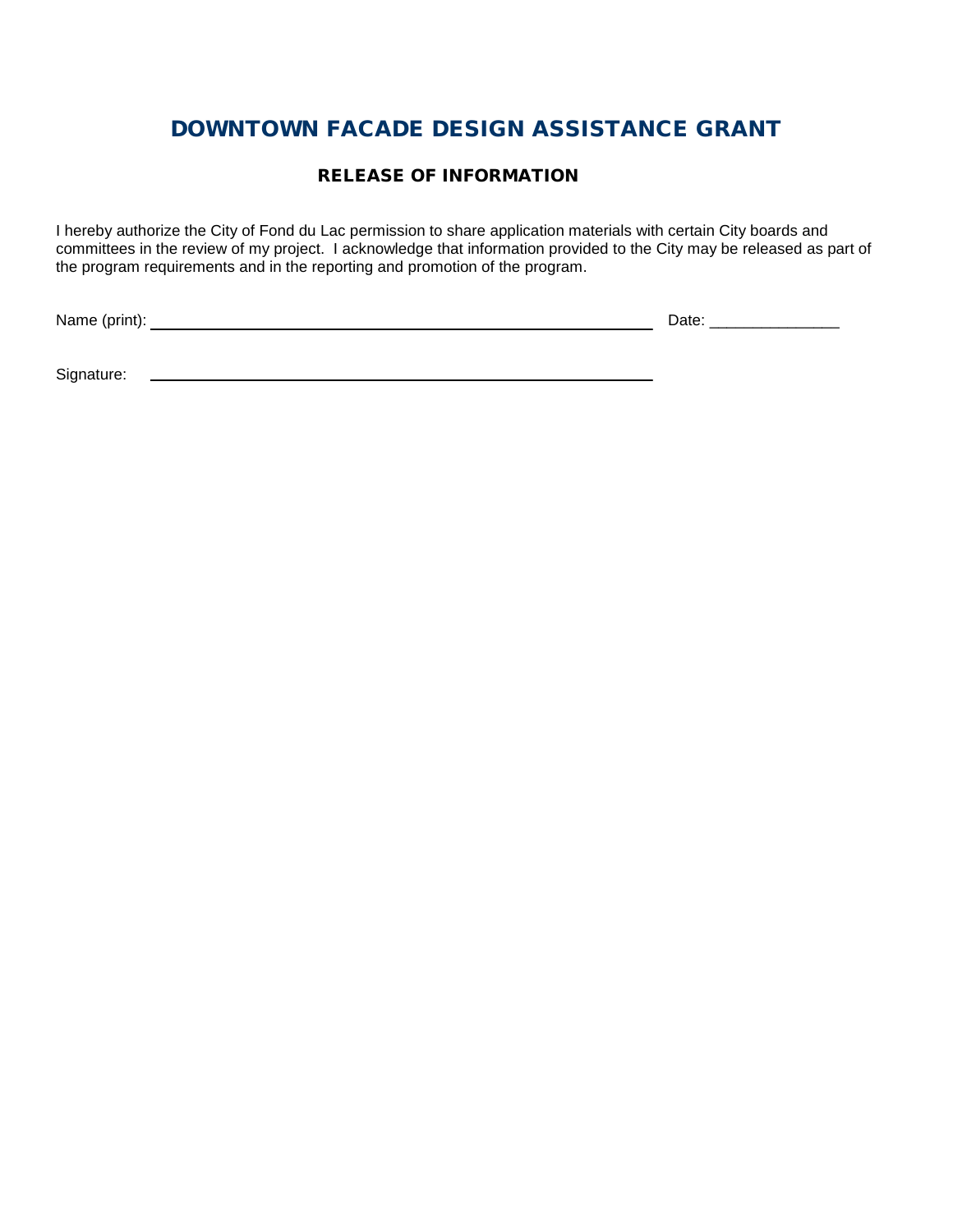### **LANDOWNER AUTHORIZATION**

- To: City of Fond du Lac Community Development Department
- Re: Downtown Façade Grant Program Application Location:

The undersigned is the owner of property referenced above. The undersigned authorizes to submit a Downtown Façade Grant Program application that affects the referenced property.

NAME OF LANDOWNER (PLEASE PRINT):

SIGNATURE OF LAND OWNER OR AUTHORIZED AGENT **Example 2008 DATE**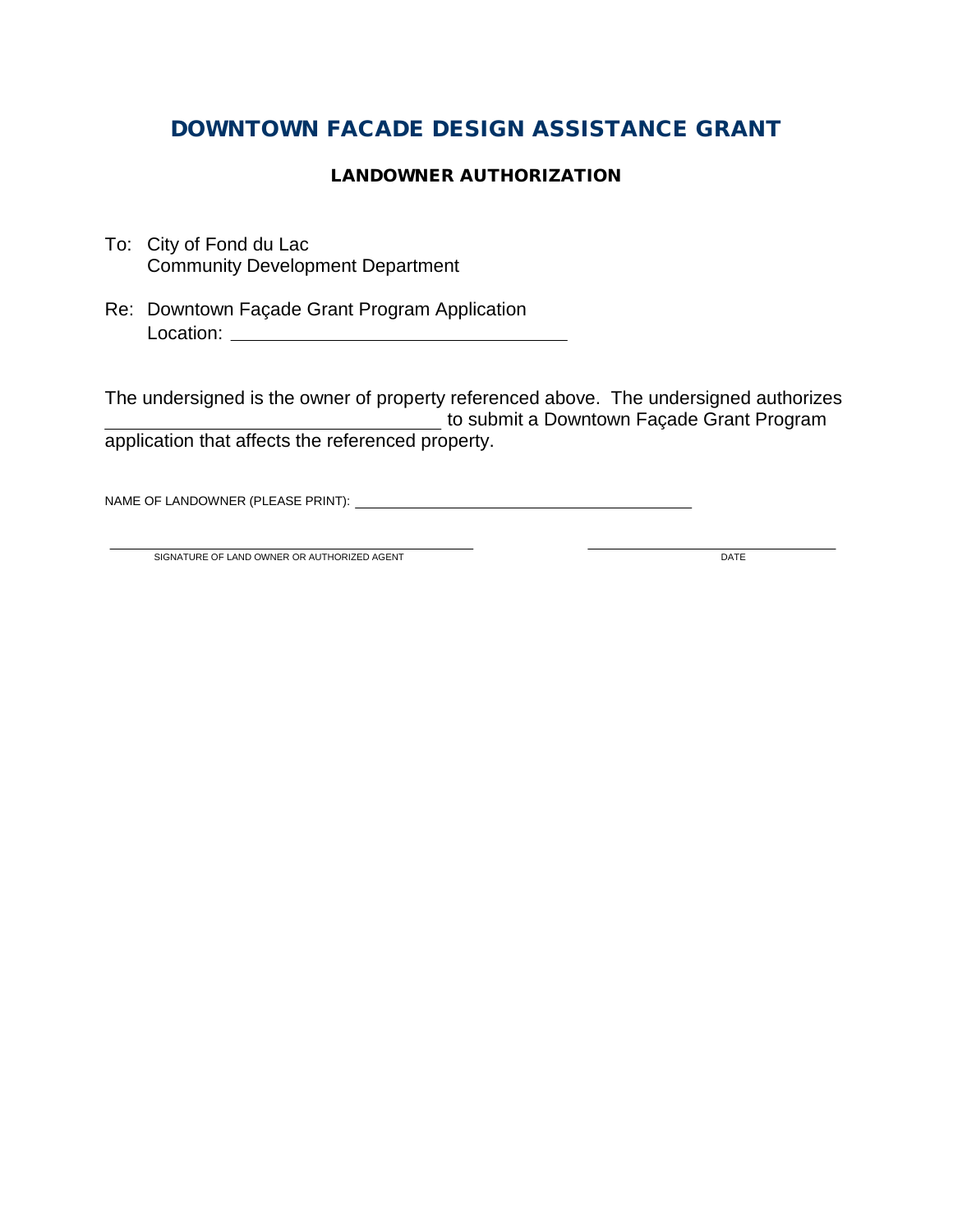The City of Fond du Lac offers funds to promote the facade renovation of downtown buildings, to sustain historic and valuable architecture, and to preserve the City's ethnic and cultural heritage. The program provides up to \$4,000 in funding to assist in the research and design of façade improvements **or** up to \$2,000 in funding to assist in the preparation of construction drawings when a design has previously been prepared by the Wisconsin Main Street Program. Twenty-five percent (25%) of the design cost is reimbursed upon the approval of architectural drawings; the final 75% is paid upon completion of the project.

### **Eligibility Requirements**

- Funding for project design is limited to the exterior of a building and shall result in a publicly visible improvement.
- **Project design work that is initiated before a grant application has been formally accepted is not eligible** for a Design Assistance Grant.
- Only one (1) grant per building address is permitted.
- Design work shall comply with the City of Fond du Lac Downtown Design District regulations and Downtown Fond du Lac Partnership Design Guidelines.
- Project design review and approval by the City of Fond du Lac Downtown Architectural Review Board is required prior to the City's approval of a grant reimbursement. DARB review is required for all projects, regardless of property location in the downtown area.

### **Grant Application Procedural Requirements**

- 1. Submit a grant application package to the City of Fond du Lac to determine project eligibility and the amount of the grant award. The application submittal will secure a position in the grant timeline prior to review of the project by the Downtown Architectural Review Board. The submittal must include the following:
	- **Completed application form.**
	- Written consent from the property owner for permission to conduct façade improvements.
	- **Design cost estimate from a licensed Architect.**

The grant application package may be submitted in person at the City of Fond du Lac Community Development office located on the 4<sup>th</sup> floor of the City-County Government Center or delivered Pesign cost estimate from a licensed Architect.<br>
The grant application package may be submitted in person at the City of Fond du La<br>
Development office located on the 4<sup>th</sup> floor of the City-County Government Center or<br>
e

- 2. Design review of the proposal by the Downtown Architectural Review Board is required prior to action by the City to approve a grant for reimbursement. DARB review is required for all projects, regardless of property location in the downtown area. After a project application is determined to be complete, Community Development staff will schedule the project for review by DARB; the meeting date will coincide with the monthly schedule of DARB. The project applicant or a representative of the applicant must attend the DARB meeting to present the proposal and answer questions regarding design of the project.
- 3. Following design approval of the project by the Downtown Architectural Review Board, Community Development staff will take action on the grant request.